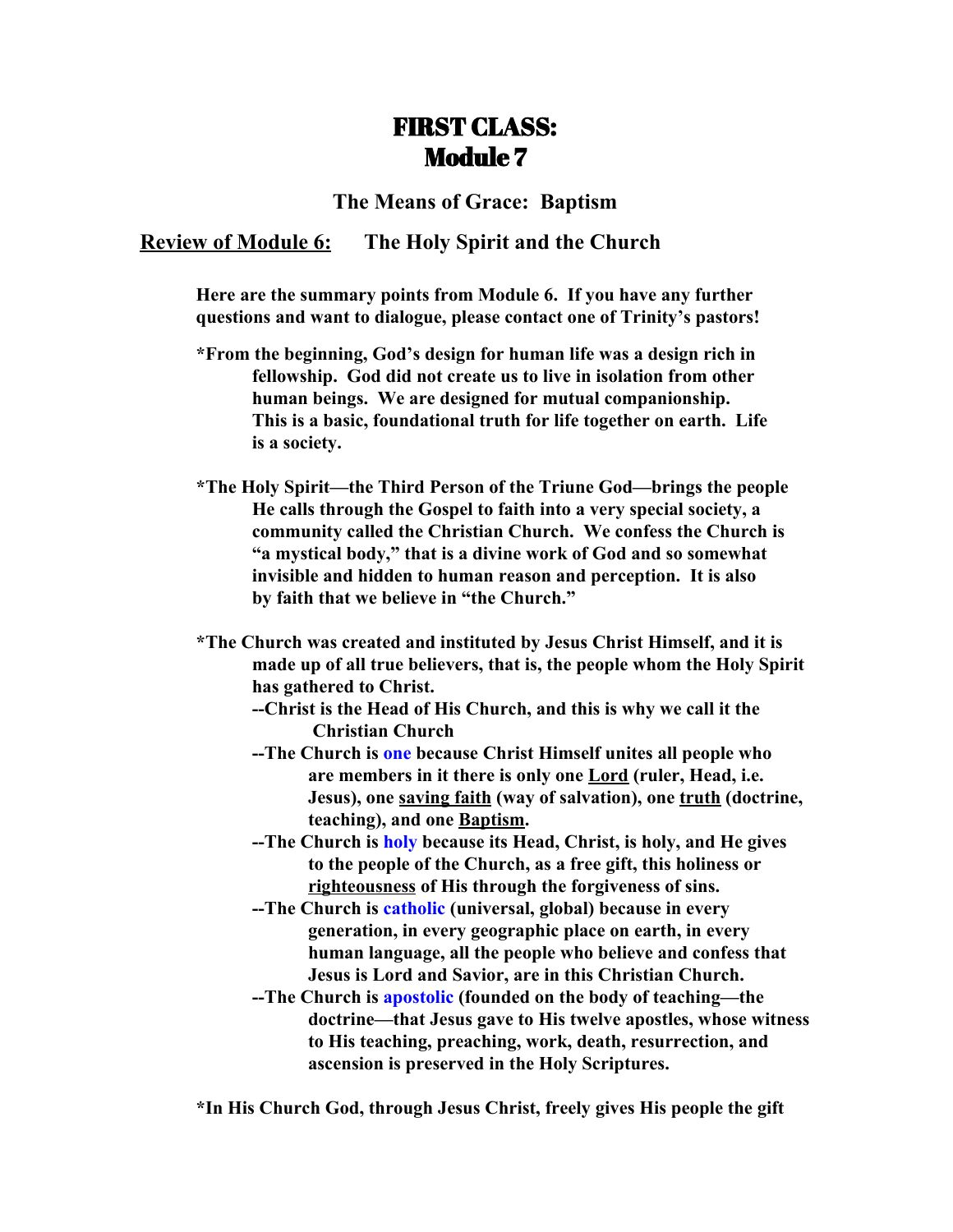**2**

**\*In theology we call this great work of forgiveness justification. It is a legal, forensic term from the very courts of divine justice in heaven. The just punishment and the fitting sentence for sin is death, both physical and eternal. But God, in His love and mercy for sinners, that is the whole of His created human race, sent His Son to become human in order to set Him up as a substitute defendant who, though completely innocent of sin, willingly took our penalty and punishment and exchanged with us, our sin and guilt for His perfection, our death for eternal life and immortality. That's one unimaginable curse for Him, and one blessed exchange for us. We were justified by grace (solely because of God's love; that's the motive and impetus) through the gift of faith (a divine gift that enables us to receive and believe this amazing gift and exchange).**

- **\*This work of God is the Gospel. The Gospel is all that God has done for us to save us, to reconcile us to Himself, through Christ. The Gospel is a message that can only be received and believed by faith.**
- **\*By God's own design He distributes the forgiveness of sins (the Gospel) through means He has also instituted for all time in and through His Church. These means of grace are His Word (preserved in the Bible and proclaimed and taught) and His Sacraments—Holy Baptism and Holy Communion. These means of grace are the marks of the Church, so called because they identify for us the places where God Himself in His Word has promised to always be present with us.**
- **\*In His Church Christ has also instituted the office of the holy ministry (the pastoral office) for the purpose of servant leadership in the Church and of good order. In the Bible requirements for the men who serve in this office are clearly laid out. Pastors and people of the Church work together to carry out the ministry and mission of Christ, who through the power of the Holy Spirit, works through them to proclaim the Gospel of forgiveness.**
- **\*Because we live in a fallen, sinful world culture; because the devil is still at work in this fallen world; and because all people are sinners with a sinful nature, and even we Christians also remain sinners with a sinful nature within us. . .the members of Christ's Church bring sins into the fellowship of the Church, sins such as false teaching and divisions. This is why the Church on earth does not appear at some times and in some places to be either united, holy, global, or apostolic.**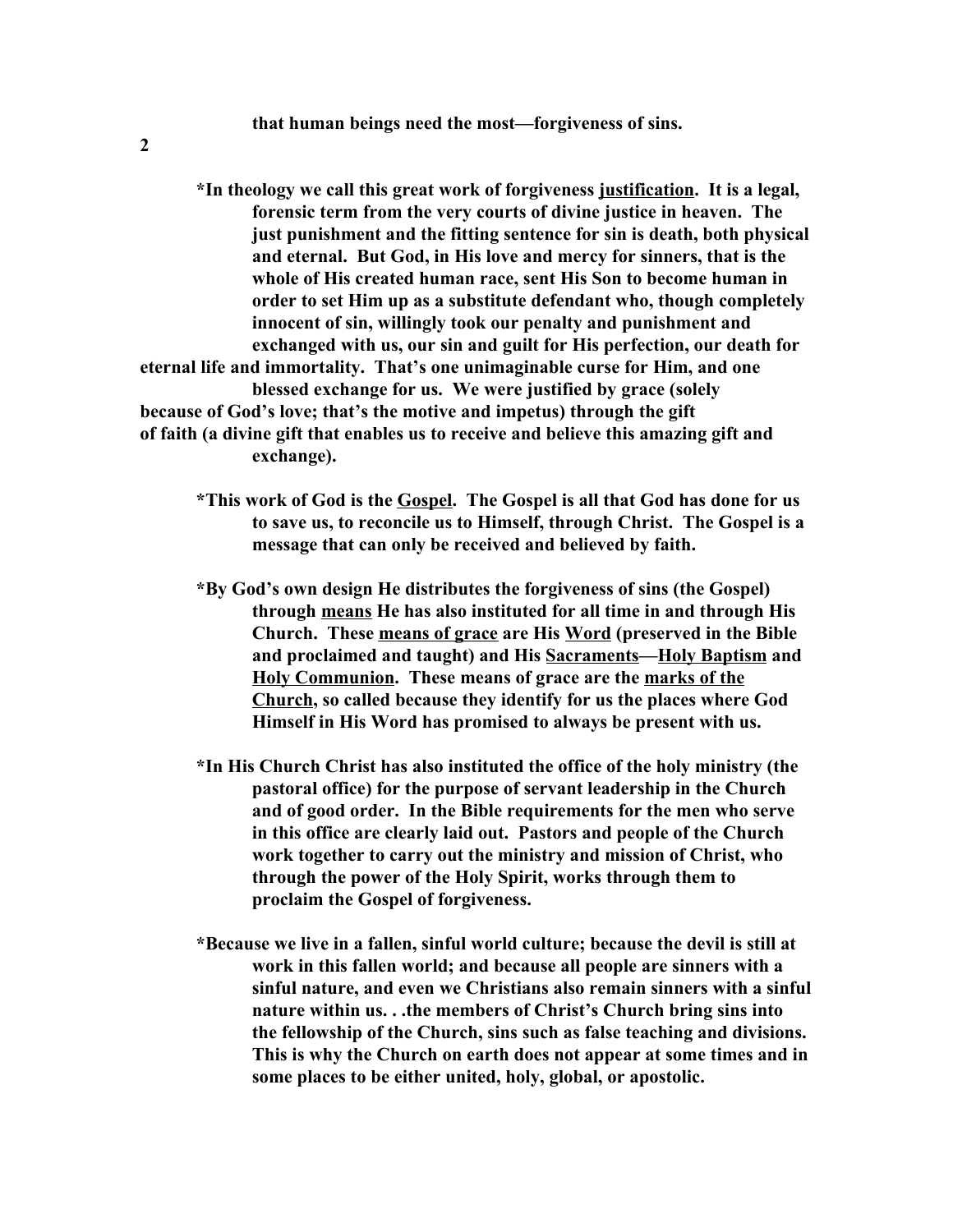**\*Jesus promises His Church will persevere until the end of time!**

**3**

**In this lesson we will take a closer look at God's gift to us of His Sacrament of Holy Baptism.**

**In your Catechism, the Explanation section, read pages 285-305.**

**(Some further notes to consider:)**

**The term "sacrament" does not appear in the Bible anywhere. "Sacraments" are defined and applied in different ways even in the different churches who insist they are means of grace, such as Roman Catholic Christians, Eastern Orthodox Christians, Anglican and Episcopal Christians, and Lutheran Christians. Many Protestant Christians deny the miraculous nature in Baptism and Holy Communion, and consider them symbolic rituals rather than means of grace.**

**The word "sacrament" is derived from** *Sacramentum***, a Latin word originally used in the Roman Empire as a military oath of commitment to the Emperor, excluding any other primary allegiance or loyalty. The early Christian Church borrowed this word to describe Holy Baptism, especially to that part of the baptism liturgy that renounced the devil and all idolatry and pledged sole allegiance to the Triune God. Shortly thereafter the term was also used to describe Holy Communion. (The church father Tertullian calls both "sacramentums" @A.D.200). The Latin word had three meanings: something to be kept sacred; a secret; and a mystery. When the church leader named Jerome, who translated the Greek New Testament into Latin, used this world "sacramentum" for Baptism and Communion, he was translating the Greek word** *mysterion.* **Some of the New Testament passages he was studying were Ephesians 1:9; 3:3,9; 5:32. . .Colossians 1:26-27. . .1 Timothy 3:16. . .and Revelation 1:20; 17:7. Church historians have long noted how Jerome understood the word** *mysterion* **("sacramentum") in two senses: in the wider sense--all the saving truths of the Gospel, and in the narrower sense, Baptism and Lord's Supper.**

**From the time of Martin Luther, Lutheran Christians have admitted there are various beliefs and practices relating to the doctrine of the sacraments. Because the word "sacrament" is not an actual Biblical word, various groups have defined various doctrines concerning sacraments. But in one of the Lutheran writings, the Apology to the Augsburg Confession, it is stated that "no intelligent person will quibble about the number of sacraments and the terminology, so long as those things are kept which have God's command and promise!"**

**While the authority of tradition in Eastern Orthodoxy and Roman Catholicism**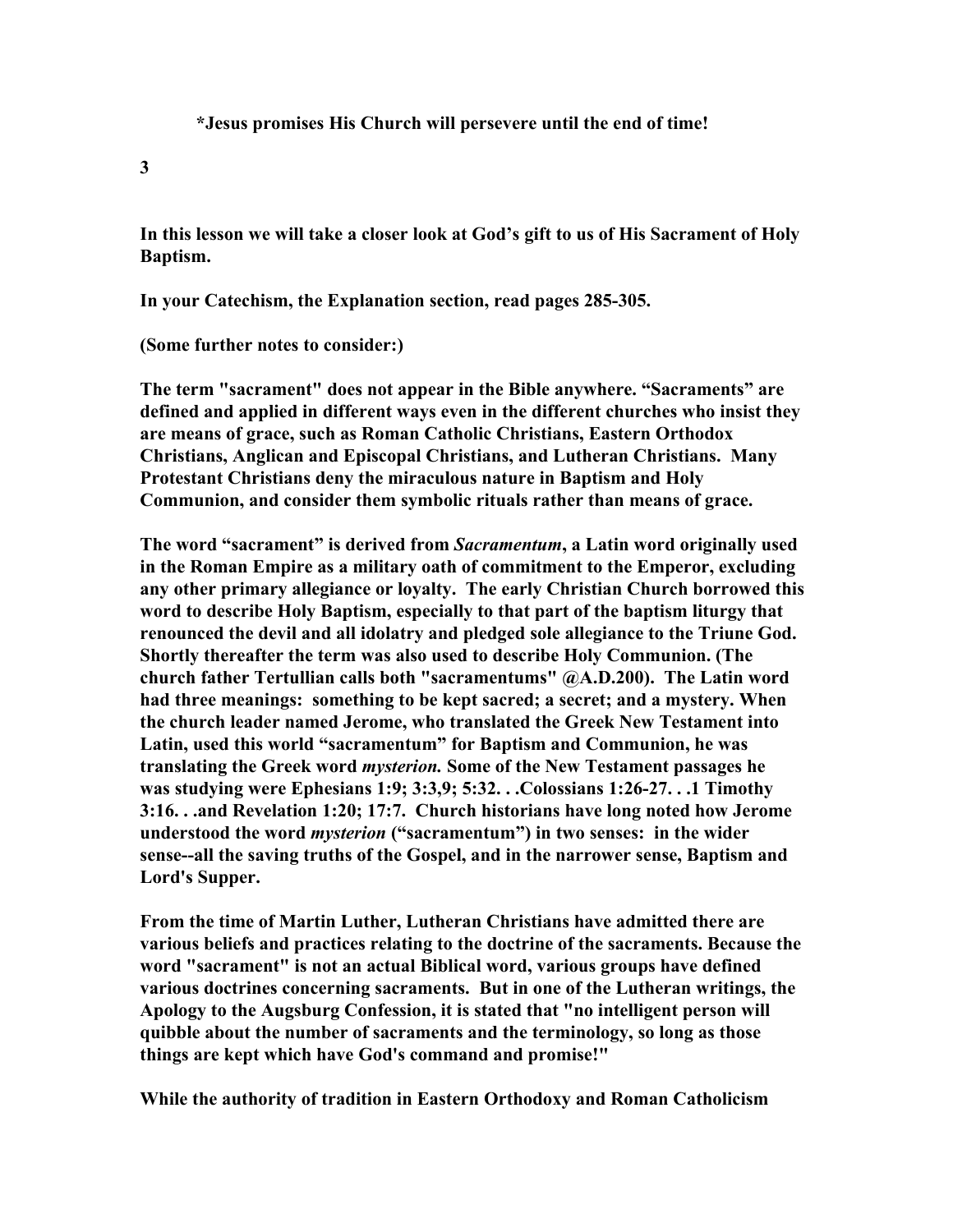**mandates the sacraments in definition, number, and practice, the Lutheran Confession focuses on the concept of God working through visible, tangible, physical means to offer and convey His undeserved love to fallen human beings, 4**

**as a Biblical Truth at the very heart of the mystery of the Gospel. The God who became flesh in the person of Jesus Christ now places His love within reach of our very senses in the water of Holy Baptism and in the bread and wine of the Holy Supper. By such a focus, Lutherans established three requirements for their use of the word "sacrament." First, Lutherans distinguished very simply, but very sharply in their practice an "act" from a "sacred act." An act would be something the human believer did; the sacred act is something God does. On this basis a sacrament was defined as a "sacred act":**

**\*instituted by God Himself;**

**\*in which God has joined His Word of promise to a visible element; and \*by which He offers, gives, and seals the forgiveness of sins earned by Christ**

## **SACRAMENT The Lutheran Definition**

**\_\_\_\_\_\_\_\_\_\_\_\_\_\_\_\_\_\_\_\_\_\_\_\_\_\_\_\_\_\_\_\_\_\_\_\_\_\_\_\_\_\_\_\_\_\_\_\_\_\_\_\_\_\_\_\_\_\_\_\_\_\_\_\_\_\_\_\_\_\_\_\_**

#### **A Sacred Act**

**I. Instituted/Commanded by God**

**II. Visible Elements Present**

**III. Promise of Forgiveness of Sins \_\_\_\_\_\_\_\_\_\_\_\_\_\_\_\_\_\_\_\_\_\_\_\_\_\_\_\_\_\_\_\_\_\_\_\_\_\_\_\_\_\_\_\_\_\_\_\_\_\_\_\_\_\_\_\_\_\_\_\_\_\_\_\_\_\_\_\_\_\_\_\_**

**With this definition in place Lutheran Christians can then speak of the other rites or rituals in the Church that lack one or more of the above stipulations, and yet retain what might well serve the Church as a "human-invention" that does not contradict the Word of God and serves a useful purpose in the practice of the Christian faith. Thus, Confirmation, Marriage, and A Service of Commendation for the Dying were retained as practices in the Church, but were not given the status of a sacrament. Those practices such as penance and the orders of celibate monks and nuns were rejected as contradicting Scripture. Lutherans speak of two sacraments, while retaining private confession and absolution (without paying of penances and indulgences). Roman Catholic and Eastern Orthodox Christians (the two largest Christian denominations in the world in numbers) still hold to seven sacraments.**

**What do you learn about Holy Baptism in the following Scripture passages?**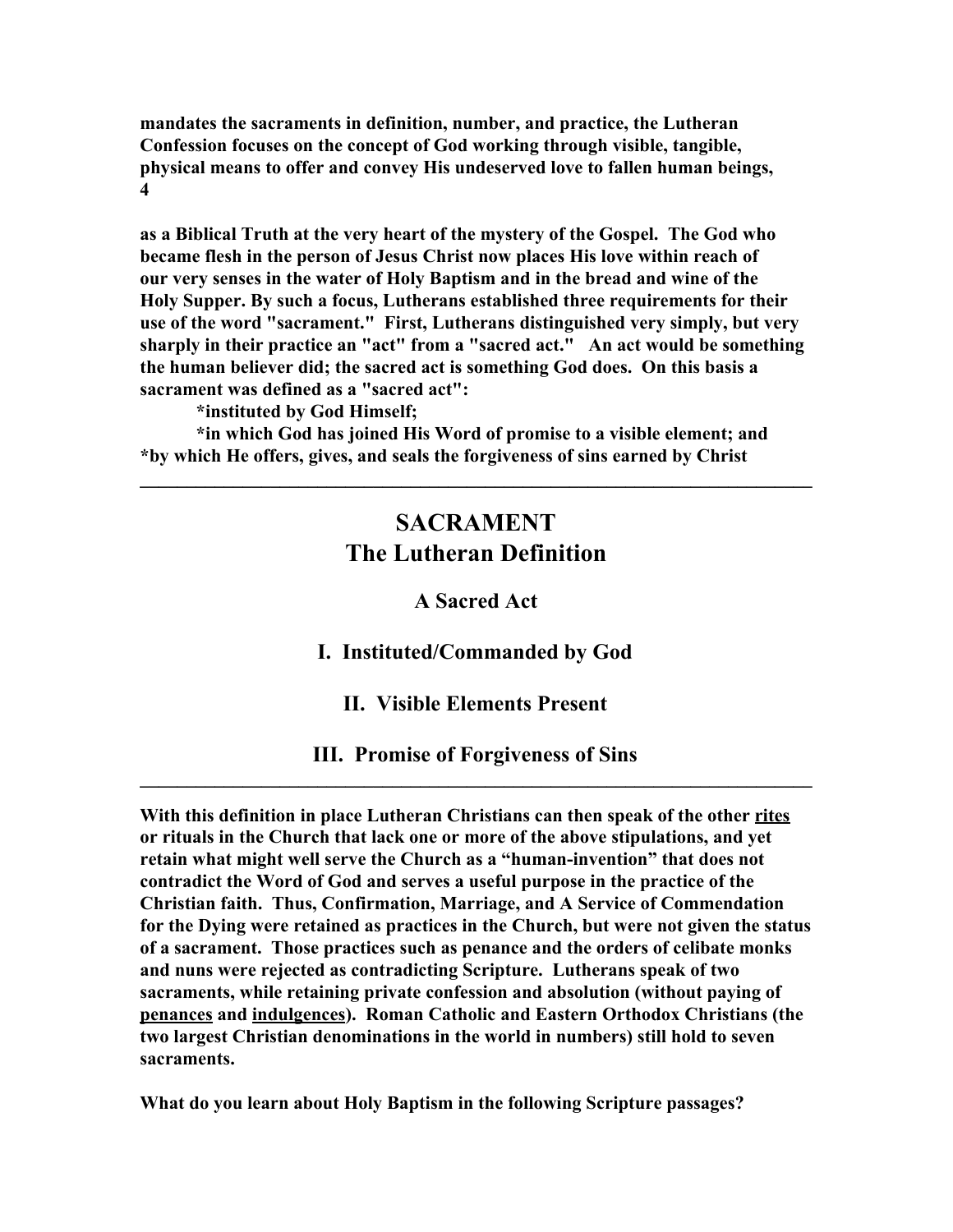**5**

**\*Acts 2:38-41 \*Acts 8:26-39 \*Acts 16:25-33 \*Acts 22:16 \*Romans 6:3-5 \*Galatians 3:27 \*Ephesians 5:26 \*1 Peter 3:21 \*Titus 3:5-7**

**Consider the following issues raised regarding this doctrine of Holy Baptism; how would you answer someone who asked you these questions:**

**\*The Issues of Infant/child Baptism**

**--"How do you know Jesus wants babies/children to be baptized?"** *Thoughts:* **Luke 18:15-17, although included in the Baptism liturgy, is not a proof passage that we should baptize children. Jesus is blessing the children, laying on His hands, not baptizing. But this passage does show Jesus' compassion for children, both male and female. And here in the Greek, the word used for "children" refers to "nursing children" (Greek)**

**--"Show me a single Scripture that specifically says, "baptize a child, an infant, or a newborn!"**

*Answer:*  **There isn't one. But neither is there one that says baptize any segment of the human population to the exclusion of others. Let's look at them: Matthew 28:18-20, Acts 2:38-41, Acts 16:25-33. . .I don't see the word "infant" or "baby" or "child" and neither do I see the word "man" or "woman" or**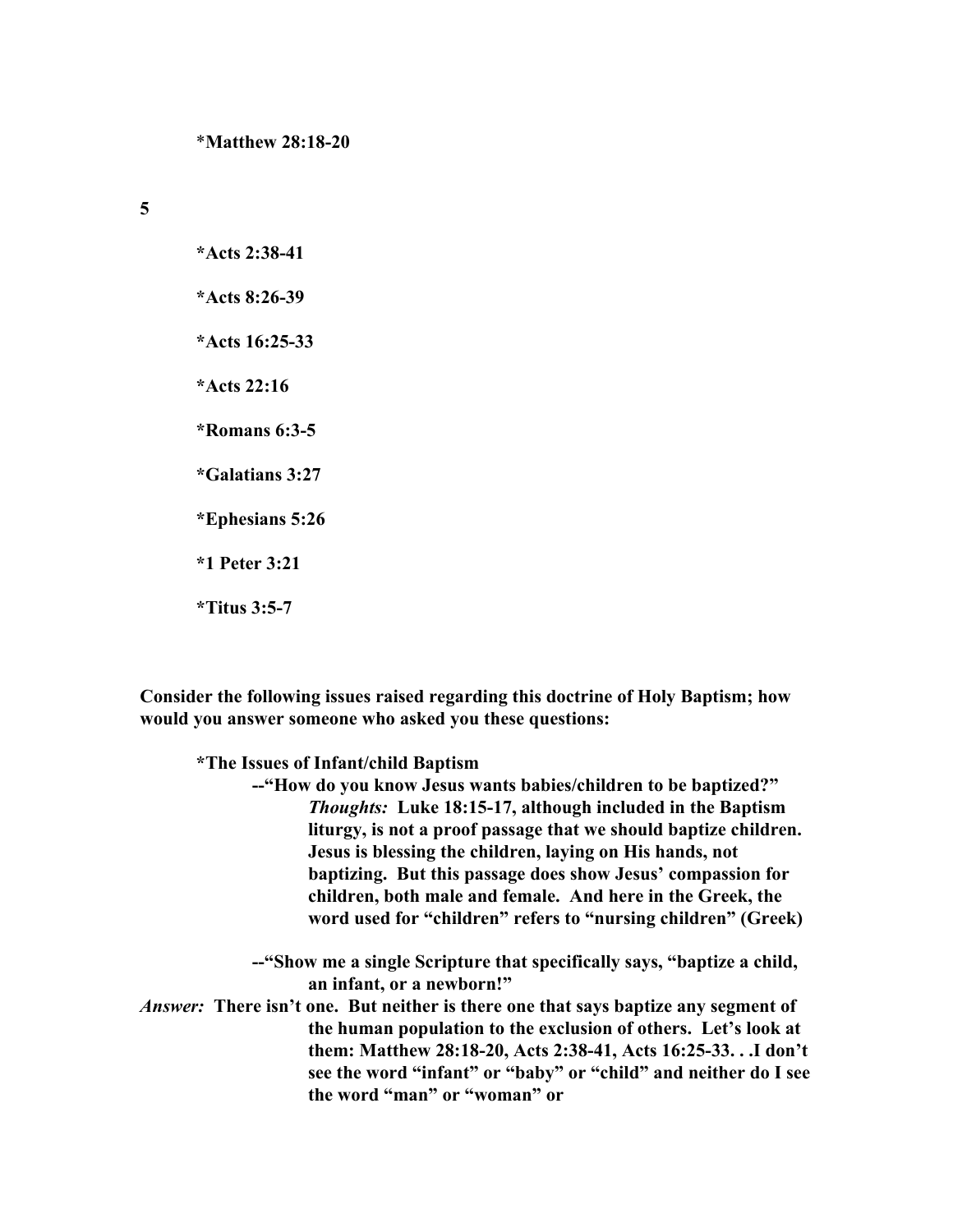**"adult over twelve years old," or 'bald-headed lefthander," or "pious person," etc. May I continue my witness? If baptism is for sinners, are not babies born in sin? The Bible teaches us that we are all** *conceived and born in sin* **6**

> **(Psalm 51:5, John 3:5-6, and Romans 5:12); therefore do we not need salvation from minute one! How can a baby be saved from sin, the devil, and death? Show me, in Scripture, where God says babies and children have such an amnesty.**

> > **And, begging a bit more of your patience, in fact, the Bible says babies can have faith and believe, even before they can cognitively know and understand it—see Matthew 18:6! Wow!**

**And finally, one more question for you: are we Christians not taking a serious risk (if one or more of these things are true), if we do not baptize our infants and children? Show me a Scripture that says, "Don't baptize a baby; that is a false hope and would be a purely meaningless ritual."**

**\*The Issue of the Necessity of Baptism for Salvation--is it possible for a person who was never baptized to be saved and go to heaven?** *Answer:* **Yes. In the Bible the only thing that now condemns the human being is unbelief. Sin itself cannot do it anymore; Christ paid for all sin. Death for the believer has been transformed into the gateway to eternal life. Those are lost who are found to be without the gift of faith. It is possible for one to be given faith and believe the Gospel and die before being baptized; such a person is a Christian and is saved. However one who has become or has been a Christian will not deny or despise what Christ has promised in His Word about Baptism; such an unbaptized believer should not delay in getting baptized. To summarize with an old adage: baptism is necessary, but not absolutely necessary for salvation. (note: the thief on the cross, Luke 23:39-43, is an example of one who comes to faith through the Word and is saved, but this is not a proof passage for this issue, since Christian baptism had not yet been instituted by Jesus)**

**After studying the Catechism reading, do you better understand what Baptism is, what blessings are given in Baptism, what amazing power is in Baptism, how Baptism is a miraculous work of God each of the many, many times it is**

**\_\_\_\_\_\_\_\_\_\_\_\_\_\_\_\_\_\_\_\_\_\_\_\_\_\_\_\_\_\_\_\_\_\_\_\_\_\_\_\_\_\_\_\_\_\_\_\_\_\_\_\_\_\_\_\_\_\_\_\_\_\_\_\_\_\_\_\_\_\_\_\_**